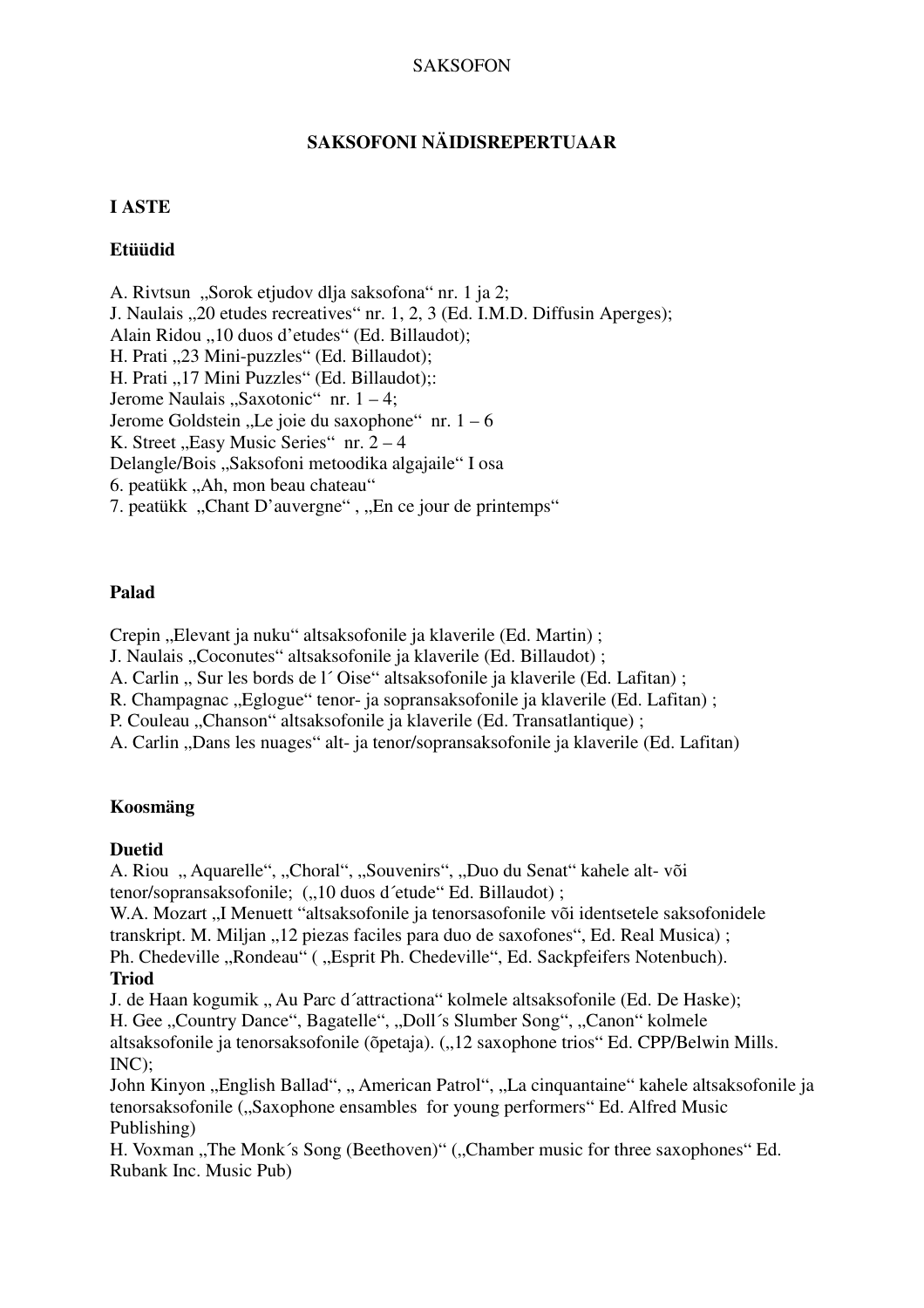# **II ASTE**

# **Etüüdid**

B. Mintzer "15 easy jazz etudes" nr. 6 "Blues2"; nr. 2"Swingin""; nr. 3 "Funky"; nr. 7 "Bossa" (Mintzer Music. Co /(ASCAP))

B. Mintzer  $\cdot$ , 14 blues and Funk etudes " for Eb saxophones nr. 2  $\cdot$ , Blues shuffle"; nr. 8  $\cdot$ , Be-Bop Scpecial" (Mintzer Music. Co /(ASCAP)

J. Rae "Modern setudes for solo saxophone" nr.1 "Ignition"; nr. 5 "Point to point" (Universal Edition, Ltd. London);

J. Andersen "24 etudes instrutives" op. 30 nr, 3, 4, 6, 7 (Billaudot)

M. Mule "Dix huit exercises ou etudes" nr. 1, 2, 3, 6, 7 (Leduc)

A. Rivtsun "Sorok etjudov dlja saksofona" nr. 11, 12, 13, 14

H. Klosé "Quinze etudes chantantes" nr. 4 (Leduc)

J. Andersen "24 petites etudes" nr. 1, 2, 5 (Billaudot)

H. Klosé ..25 etudes de mecanisme" nr. 1, 2, 3, 4 (Leduc)

R. Decouais "35 etudes tecniques" nr. 1, 3, 6, 7, 9 (Billaudot)

# **Suurvormid ja palad**

G. Fr. Händel - "5 famous sonatas par violon", arr. Lee Patrick, op. 1, nr. 15.

C. Debussy " La fille aux cheveux de lin " altsaksofonile ja klaverile (Ed. H. Lemoine) ;

A. Crepin "Céline Mandarine " altsaksofonile ja klaverile (Ed. Lemoine);

A. Dvorak "Humoresk" op.101 nr.7 altsaksofonile ja klaverile (Molenaar);

W. A. Mozart "Menuett" Divertismendist D-duur; KV 334 altsaksofonile ja klaverile

(arr. L. Teal , Solos for alto saxophone and piano", Ed. G. Schirmer. New York/London);

A. Dvorak "Romantic Piece" op. 75 nr1 altsaksofonile ja klaverile

(arr. L. Teal, "Solos for the alto saxophone and piano", Ed. G. Schirmer. New York/London) ;

J. S. Bach "Sicilienne and Allegro" altsaksofonile ja klaverile (arr. L. Teal

"Solos for the alto saxophone and piano ", Ed. G. Schirmer. New York/London) :

P. Tšaikovski "Sleighride" tenorsaksofonile ja klaverile

(arr. L. Teal ., Solos for the alto saxophone and piano", Ed. G. Schirmer. New York/London); E.Granados "Playera" op.5 nr. 5 tenorsaksofonile ja klaverile (arr. L. Teal "Solos for the alto saxophone and piano", Ed. G. Schirmer. New York/London) ;

F. Mendelssohn - Bartholdy .. Song without words " op. 109 tenorsaksofonile ja klaverile (arr. L. Teal ., Solos for the alto saxophone and piano", Ed. G. Schirmer. New York/London) ;

J. Massenet "Meditation from Thais" altsaksofonile ja klaverile (Leduc)

K. Tanaka "La berceuse de la vague" altsaksofonile ja klaverile (Billaudot)

# **Koosmäng**

# **Duod**

G. Bumke duetid nr. 22- 24 kogumikust "38 Duette für zwei Saxophone" op. 43 Heft IV (Anton J. Benjamin, Leipzig IV, V ja XII kogumikust "12 piezas faciiles pära duo de saxophones")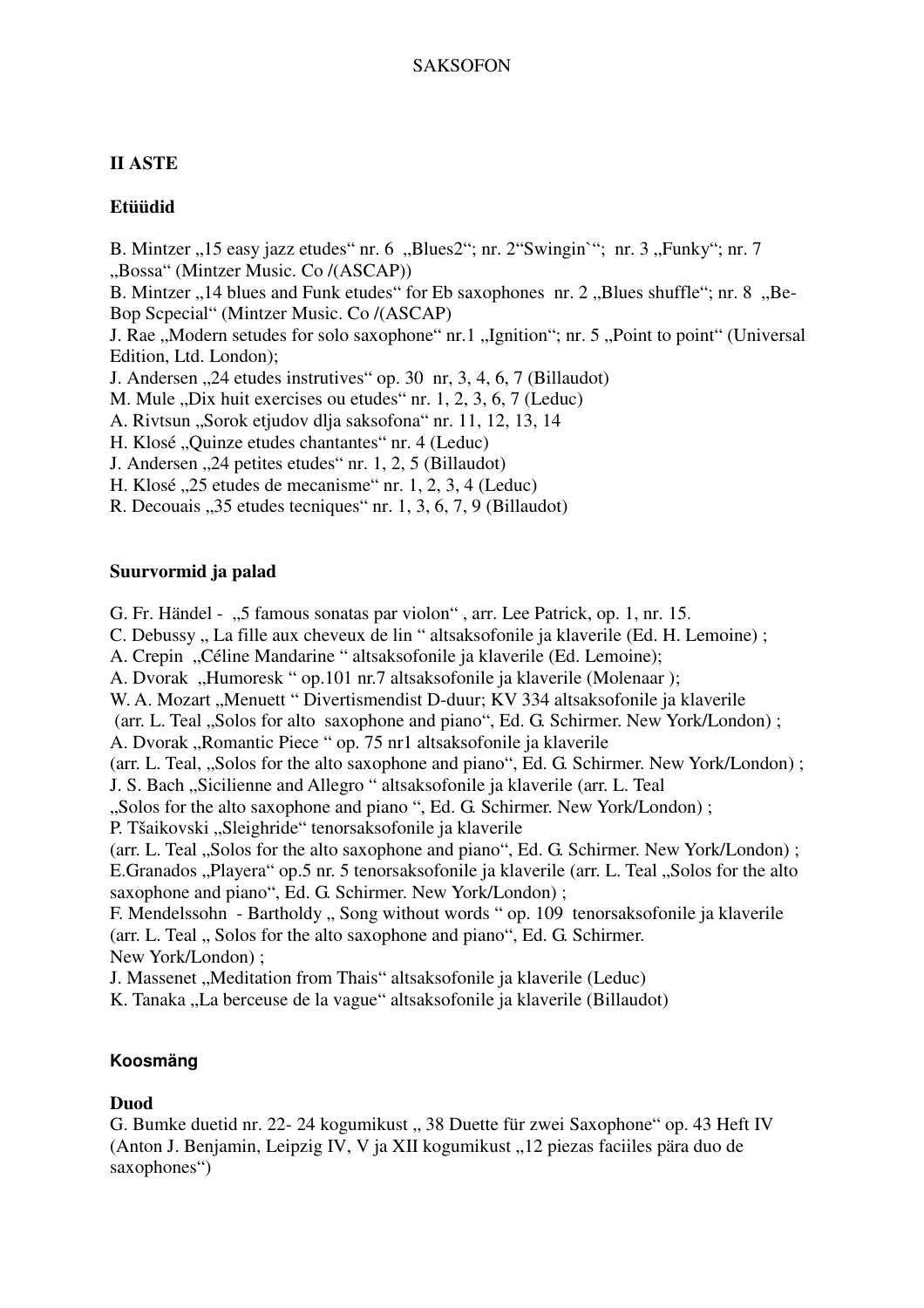### SAKSOFON

W. A. Mozart Menuetid IV, V XII (transkripts. M. Milan) kogumikus "12 piezas faciles para duo de saxofones" altsaksofonile ja tenorsaksofonile või identsetele saksofonidele (Ed. Real Musica)

E. Garner "Misty"; J. Thielemans "Bluesette"; R. Rogers "My funny Valentine"; C. Porter ". I've got you Under my skin"; A. C. Jobim "Girl from Ipanema" (Music Corporation of America, MCA Music Publishing)

## **Triod**

C. Butts "Moderato and Scherzo" (Ed. Kendor Music. Inc. New York);

F. J. Haydn "Menuet and Finale"( arr. L. Merriman Ed. ……

J. Bouvard "Quatres Danses" (Ed. Billaudot).

## **III ASTE**

## **Suurvormid ja palad**

A. Ridout "Concertino" altsaksofonile ja klaverile (Emerson Edition)

A. Tcherepnine "Sonate sportive" altsaksofonile ja klaverile (Leduc)

P. M. Dubois "Mazurka" altsaksofonile ja klaverile (Leduc)

R. Berthelot "Adage et Arabesque" altsaksofonile ja klaverile (Leduc)

P. Bonneau "Suite" altsaksofonile ja klaverile

A. Johnson "Nightsong" altsaksofonile ja klaverile (G. Schirmer, Inc)

G. Fr. Händel "Sonata" op. 1 nr.12 (arr. L. Patrick; Carl Fischer; LLC)

M. Faillenot Sonatiin soolosaksofonile (Lafitan)

Ph. Woods "Sonata" altsaksofonile ja klaverile (Music DuBois(BMI))

A. d'Ambrosio "Canzonetta" op. 6 altsaksofonile ja klaverile (arr. L. Teal "Solos for the alto saxophone and piano",Ed.G.Schirmer; New York/London)

H. Busser "Asturias" (Hispaania teemadele) altsaksofonile ja klaverile (Leduc)

E. Schulhoff "Hot Sonate" altsaksofonile ja klaverile (Schott's Scöne, Mainz)

J. Demersseman "Serenade" op. 33 altsaksofonile ja klaverile (arr. I. Roth; Ed.Hug II469)

R.R Bennett "Concerto" altsaksofonile ja klaverile (Novello & Co Ltd)

## **Etüüdid**

G. Martin "15 etudes de style" nr. 22, 4, 6, 7 (Ed. Combre);

G. Gariboldi "20 etudes chantantes" op. 88 nr. 4, 6, 7 (Berbiguier mõjutustel) (Billaudot, Leduc);

C. Bois "25 airs en guise d etudes" nr. 1, 2, 3, 4, 8, 9, 14 (Ed. H. Lemoine);

R. Decouais "35 etudes tecniques" nr. 12, 14, 20, 23, 27 (Billaudot);

F. Decruck "Pieces fracaises" nr. 1, 4, 6, 7, 8 (Ed. Billaudot, Coll. V. David)

## **Koosmäng**

## **Duod**

H. Genzmer "Sonatiin" altsaksofonile ja klaverile (Ries&Erler, Berlin): A.Vivaldi "Sonata in F" XVI nr. 1 alt- ja tenorsaksofonile ning klaverile (arr. L. Patrick; Carl Fischer, LLC);